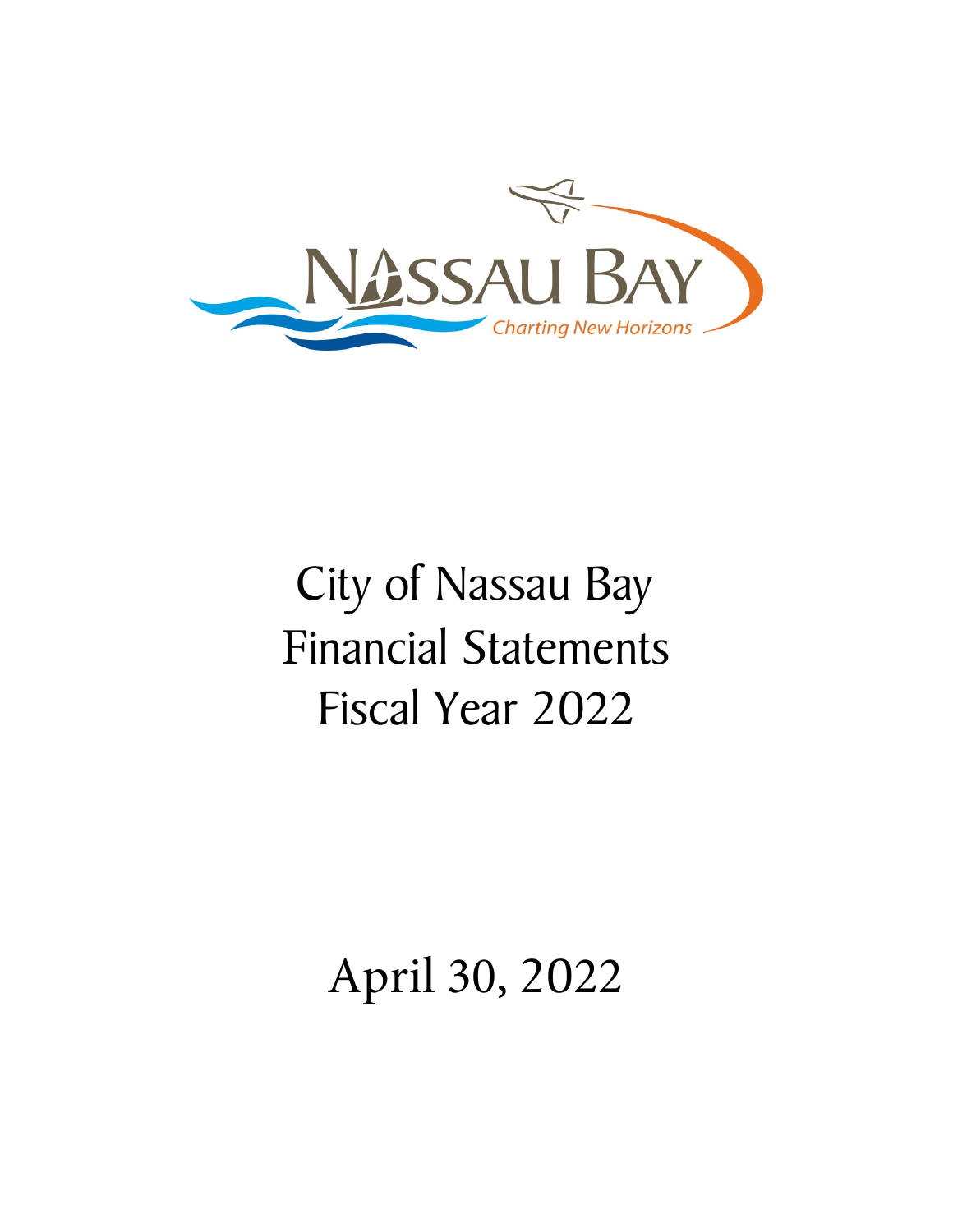#### **City of Nassau Bay Fiscal Year 2022**

# **Summary Financial Report**

**April-2022 (58% of the fiscal year completed)**

|                                                  | <b>FY22</b>   | <b>FY22</b> | Percent         | 5-Year Avg |
|--------------------------------------------------|---------------|-------------|-----------------|------------|
|                                                  | Adopted       | 12 Month    | <b>Received</b> | April      |
| No. Department                                   | <b>Budget</b> | Actual      | or Spent        | each year  |
| <b>General Fund Revenue:</b>                     |               |             |                 |            |
| <b>Property Taxes</b>                            | 3,649,670     | 4,397,382 * | 120%            | 125%       |
| <b>Franchise Fees</b>                            | 440,000       | 198,217     | 45%             | 40%        |
| Sales Taxes                                      | 595,080       | 281,892     | 47%             | 44%        |
| <b>Permits and Fees</b>                          | 233,400       | 152,396     | 65%             | 58%        |
| Fines                                            | 86,010        | 73,853      | 86%             | 60%        |
| <b>Ambulance Fees</b>                            | 309,700       | 175,464     | 57%             | 66%        |
| Other Revenue                                    | 379,160       | 245,118     | 65%             | 48%        |
| <b>Insurance Claims &amp; Rebates</b>            | 3,000         |             | 0%              | 12%        |
| Interest on Investments                          | 4,000         | 12,176      | 304%            | 69%        |
| From Other Funds                                 | 149,960       | 74,980      | 50%             | 50%        |
| <b>Total Current Revenue</b>                     | 5,849,980     | 5,611,479   | 96%             | 93%        |
| Transfers (To) From                              |               |             | 0%              | 0%         |
| Equity                                           | 678,030       |             | 0%              | 0%         |
| <b>Total Revenue Budget</b>                      | 6,528,010     | 5,611,479   | 86%             | 87%        |
| *Includes RDA Property Tax Revenue (Budget 936K) |               |             |                 |            |
| <b>General Fund Department Expenditures:</b>     |               |             |                 |            |
| 1 General & Administrative                       | 1,433,360     | 804,196     | 56%             | 51%        |
| 2 Building Department                            | 272,490       | 130,963     | 48%             | 52%        |
| 3 Emergency Management                           | 39,060        | 17,195      | 44%             | 46%        |
| 4 Fire Department                                | 366,830       | 175,496     | 48%             | 47%        |
| 5 Public Works                                   | 568,810       | 262,097     | 46%             | 50%        |
| 6 Parks and Recreation                           | 400,740       | 215,965     | 54%             | 48%        |
| 7 Police Department                              | 1,626,910     | 938,442     | 58%             | 51%        |
| 8 Sanitation & Recycling                         | 243,210       | 121,421     | 50%             | 50%        |
| 9 Animal Control                                 | 33,700        | 17,941      | 53%             | 54%        |
| 10 Contingency                                   | 160,000       | 66,263      | 41%             | 33%        |
| 11 Information Services                          | 367,690       | 259,683     | 71%             | 57%        |
| 12 Municipal Court                               | 128,940       | 63,988      | 50%             | 55%        |
| 13 Emergency Medical Service                     | 592,780       | 313,965     | 53%             | 54%        |
| 14 Fire Marshal                                  | 67,230        | 21,981      | 33%             | 36%        |
| 15 Planning & Development                        | 1,000         | 589         | 59%             | 29%        |
| 17 Conference Center                             | 225,260       | 115,704     | 51%             | 52%        |
| <b>Total General Fund Expenditures</b>           | 6,528,010     | 3,525,888   | 54%             | 50%        |
| Water & Sewer Fund Revenue:                      |               |             |                 |            |
| <b>Water Sales</b>                               | 1,355,180     | 529,290     | 39%             | 43%        |
| Sewer Charges                                    | 1,230,080     | 493,261     | 40%             | 42%        |
| <b>Other Charges</b>                             | 616,900       | 75,039      | 12%             | 82%        |
| <b>Total Current Revenue</b>                     | 3,202,160     | 1,097,589   | 34%             | 54%        |
| Equity                                           | 3,710,210     |             | 0%              | 0%         |
| <b>Total W&amp;S Revenue Budget</b>              | 6,912,370     | 1,097,589   | 16%             | 59%        |
| <b>W&amp;S Fund Department Expenditures:</b>     |               |             |                 |            |
| 1 General & Administrative - Water & Sewer       | 1,441,130     | 786,438     | 55%             | 53%        |
| 2 Water Department                               | 3,471,580     | 344,985     | 10%             | 37%        |
| 3 Sewer Department                               | 1,654,660     | 406,995     | 25%             | 31%        |
| 4 Debt Service & Depreciation                    | 345,000       | 150,214     | 44%             | 68%        |
| <b>Total W&amp;S Fund Expenditures</b>           | 6,912,370     | 1,688,632   | 24%             | 46%        |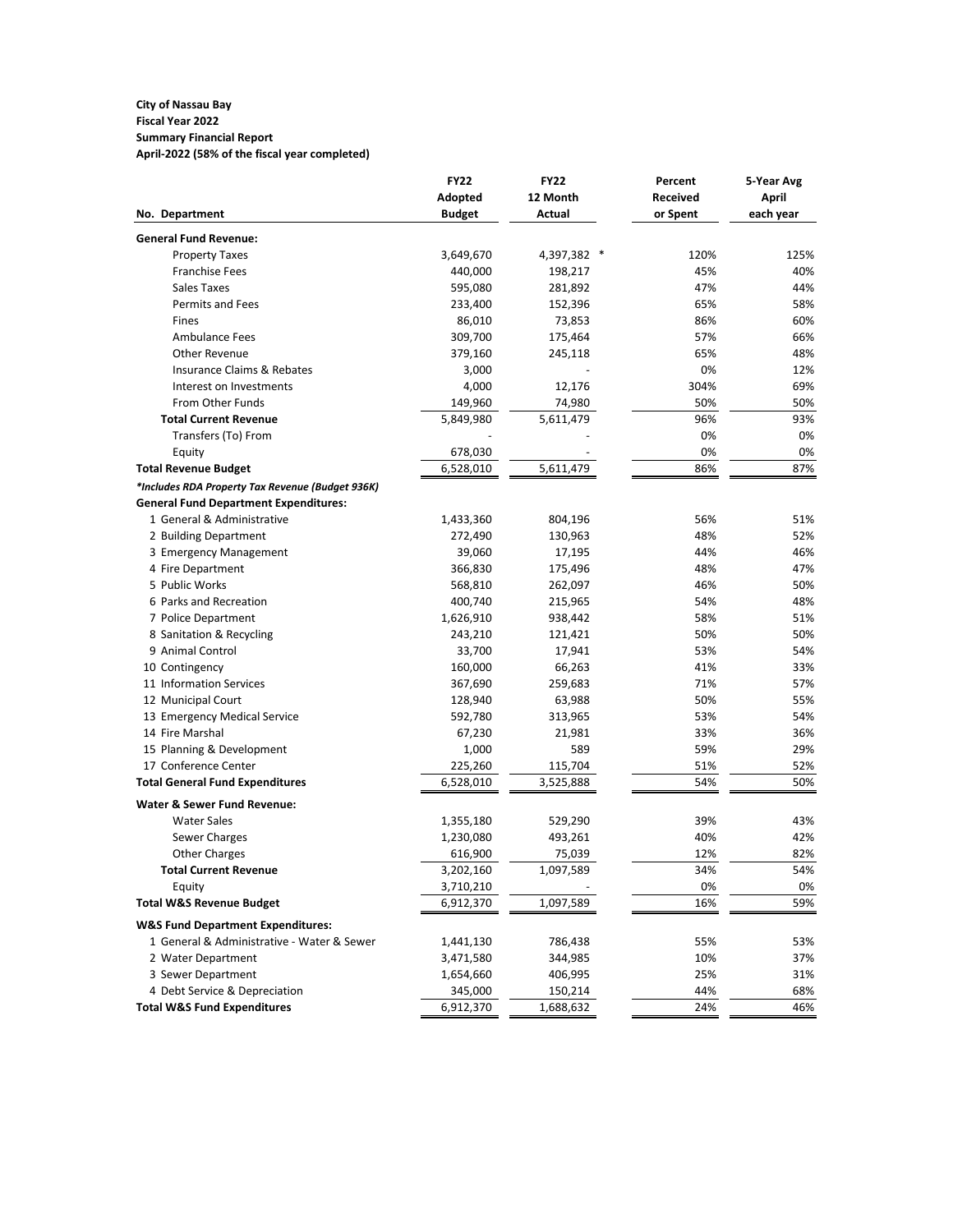# **City of Nassau Bay**

#### **Fiscal Year 2022 Summary Financial Report**

**April-2022 (58% of the fiscal year completed)**

|                                   | <b>FY22</b>   | <b>FY22</b> | Percent  | 5-Year Avg |
|-----------------------------------|---------------|-------------|----------|------------|
|                                   | Adopted       | 12 Month    | Received | April      |
| No. Department                    | <b>Budget</b> | Actual      | or Spent | each year  |
| Debt Service Fund - 04            |               |             |          |            |
| Total Revenue + Equity            | 991,890       | 773,088     | 78%      | 64%        |
| <b>Total Expenditures</b>         | 991,890       | 905,313     | 91%      | 91%        |
| Tourism Fund - 06                 |               |             |          |            |
| Total Revenue + Equity            | 901,470       | 305,015     | 34%      | 33%        |
| <b>Total Expenditures</b>         | 901,470       | 449,125     | 50%      | 25%        |
| Special Revenue & Grant Fund - 07 |               |             |          |            |
| Total Revenue + Equity            | 5,877,030     | 2,227,859   | 38%      | 64%        |
| <b>Total Expenditures</b>         | 5,877,030     | 220,440     | 4%       | 36%        |
| <b>Street Sales Tax Fund - 10</b> |               |             |          |            |
| Total Revenue + Equity            | 800,000       | 73,456      | 9%       | 19%        |
| <b>Total Expenditures</b>         | 800,000       | 9,477       | 1%       | 19%        |
| Capital Projects Fund - 09        |               |             |          |            |
| Total Revenue + Equity            | 2,733,100     | 282,888     | 10%      | 64%        |
| <b>Total Expenditures</b>         | 2,733,100     | 358,142     | 13%      | 39%        |
| <b>Total Nassau Bay Budget</b>    | 24,743,870    | 7,157,018   | 29%      | 45%        |

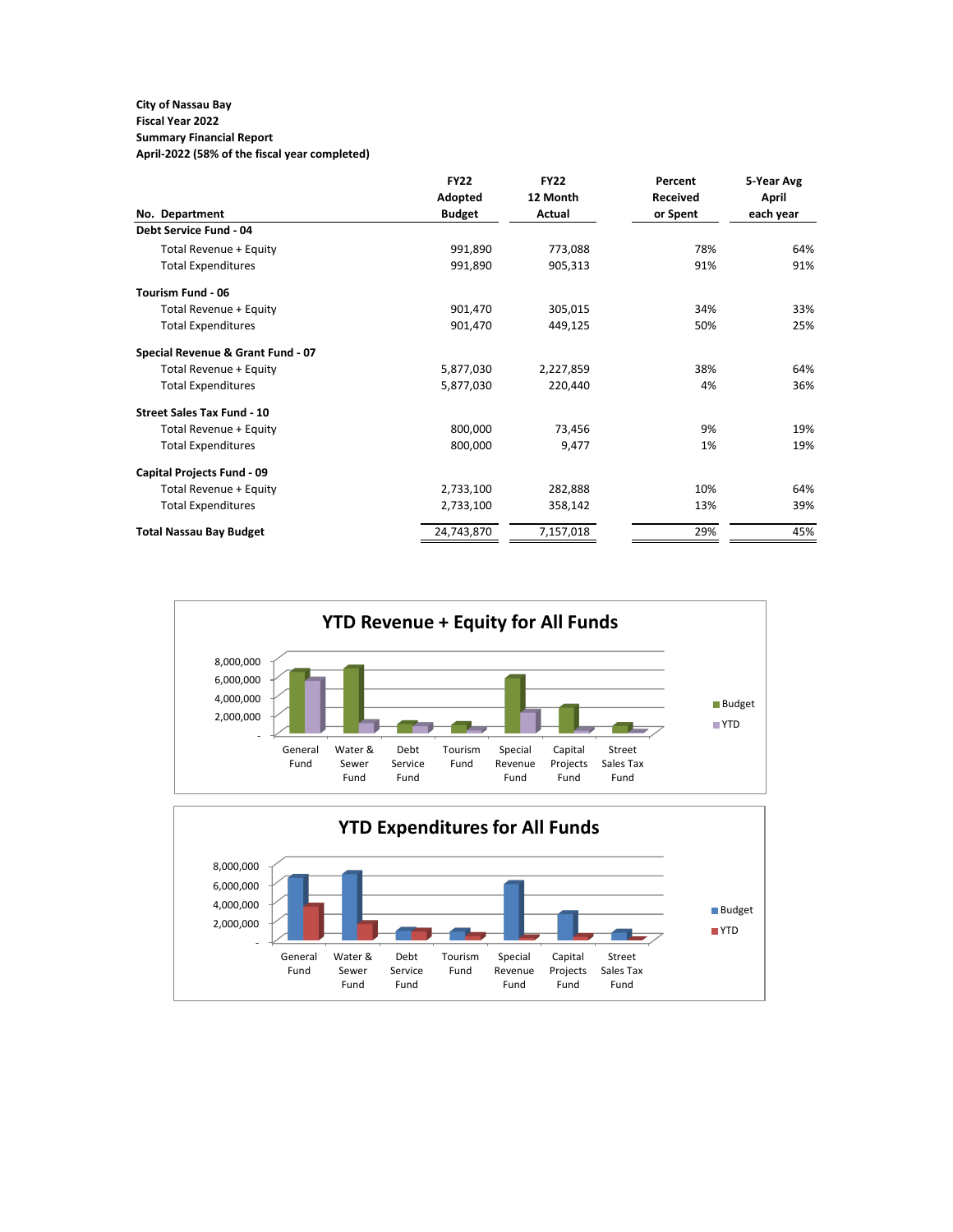#### **City of Nassau Bay Fiscal Year 2022 Summary Financial Report April-2022 (58% of the fiscal year completed)**

|                                                                   | <b>FY22</b>            | <b>FY22</b>          | Percent         | 5-Year Avg |
|-------------------------------------------------------------------|------------------------|----------------------|-----------------|------------|
|                                                                   | Adopted                | 12 Month             | <b>Received</b> | April      |
| No. Department                                                    | <b>Budget</b>          | <b>Actual</b>        | or Spent        | each year  |
| <b>Combined Operating Funds Report:</b>                           |                        |                      |                 |            |
| <b>Operating Revenue:</b>                                         |                        |                      |                 |            |
| <b>General Fund</b>                                               | 5,849,980              | 5,611,479            | 96%             | 93%        |
| Water & Sewer Fund                                                | 3,202,160              | 1,097,589            | 34%             | 54%        |
| <b>Tourism Fund</b>                                               | 606,000                | 305,015              | 50%             | 54%        |
| Special Revenue Fund                                              | 5,802,200              | 2,227,859            | 38%             | 58%        |
| <b>Total Revenue</b>                                              | 15,460,340             | 9,241,943            | 60%             | 73%        |
| (Increase)/Decrease in Balance Forward Yr/Yr                      |                        |                      |                 |            |
| <b>General Fund</b>                                               | 678,030                |                      | 0%              | 0%         |
| Water & Sewer Fund                                                | 3,710,210              |                      | 0%              | 0%         |
| <b>Tourism Fund</b>                                               | 295,470                |                      | 0%              | 0%         |
| Special Revenue Fund                                              | 74,830                 |                      | 0%              | 0%         |
| <b>Total Balance Forward</b>                                      | 4,758,540              |                      | 0%              | 0%         |
|                                                                   |                        |                      |                 |            |
| <b>Total Operating Rev &amp; Bal Forward</b>                      | 20,218,880             | 9,241,943            | 46%             | 71%        |
| <b>Operating Expenditures:</b>                                    |                        |                      |                 |            |
| <b>General Fund</b>                                               | 6,528,010              | 3,525,888            | 54%             | 50%        |
| Water & Sewer Fund                                                | 6,912,370              | 1,688,632            | 24%             | 46%        |
| <b>Tourism Fund</b>                                               | 901,470                | 449,125              | 50%             | 25%        |
| Special Revenue Fund                                              | 5,877,030              | 220,440              | 4%              | 36%        |
| <b>Total Operating Expenditures</b>                               | 20,218,880             | 5,884,085            | 29%             | 44%        |
|                                                                   |                        |                      |                 |            |
| <b>Combined Capital Assets Funds:</b>                             |                        |                      |                 |            |
| <b>Capital Assets Funds Revenue:</b>                              |                        |                      |                 |            |
| Debt Service Fund                                                 | 963,320                | 773,088              | 80%             | 66%        |
| Sales Tax Streets Fund                                            | 148,000                | 73,456               | 50%             | 50%        |
| Capital Projects Fund                                             | 566,740                | 282,888              | 50%             | 90%        |
| Total                                                             | 1,678,060              | 1,129,432            | 67%             | 78%        |
| (Increase)/Decrease in Balance Forward Yr/Yr                      |                        |                      |                 |            |
| Debt Service Fund                                                 | 28,570                 |                      | 0%              | 0%         |
| Sales Tax Streets Fund                                            | 652,000                |                      | 0%              | 0%         |
| Capital Projects Fund                                             | 2,166,360              |                      | 0%              | 0%         |
| <b>Total Balance Forward</b>                                      | 2,846,930              |                      | 0%              | 0%         |
| <b>Total Capital Assets Funds Revenue</b>                         | 4,524,990              | 1,129,432            | 25%             | 57%        |
|                                                                   |                        |                      |                 |            |
| <b>Capital Assets Funds Expenditures:</b>                         |                        |                      |                 |            |
| Debt Service Fund                                                 | 991,890                | 905,313              | 91%             | 91%        |
| Sales Tax Streets Fund                                            | 800,000                | 9,477                | 1%              | 19%<br>39% |
| Capital Projects Fund<br><b>Total Capital Assets Expenditures</b> | 2,733,100<br>4,524,990 | 358,142<br>1,272,932 | 13%<br>28%      | 51%        |
|                                                                   |                        |                      |                 |            |
| <b>Total Nassau Bay Budget</b>                                    | 24,743,870             | 7,157,018            | 29%             | 45%        |
| <b>End of Year Reserves - Budget</b>                              | <b>Operating</b>       |                      |                 |            |
| General Fund                                                      | 1,660,969              |                      |                 |            |
| Water & Sewer Fund                                                | 1,069,877              |                      |                 |            |
| <b>Tourism Fund</b>                                               | 1,308,085              |                      |                 |            |
| Special Revenue Fund                                              | (61, 954)              |                      |                 |            |
| <b>Total Operating End of Year Reserves - Budget</b>              | 3,976,977              |                      |                 |            |
| <b>End of Year Reserves - Budget</b>                              | Capital                |                      |                 |            |
| Debt Service Fund                                                 | 91,224                 |                      |                 |            |
| Sales Tax Streets Fund                                            | 244,066                |                      |                 |            |
| Capital Projects Fund                                             | 474,456                |                      |                 |            |
| <b>Total Capital End of Year Reserves - Budget</b>                | 809,746                |                      |                 |            |
| <b>Total End of Year Reserves - Budget</b>                        | 4,786,723              |                      |                 |            |
|                                                                   |                        |                      |                 |            |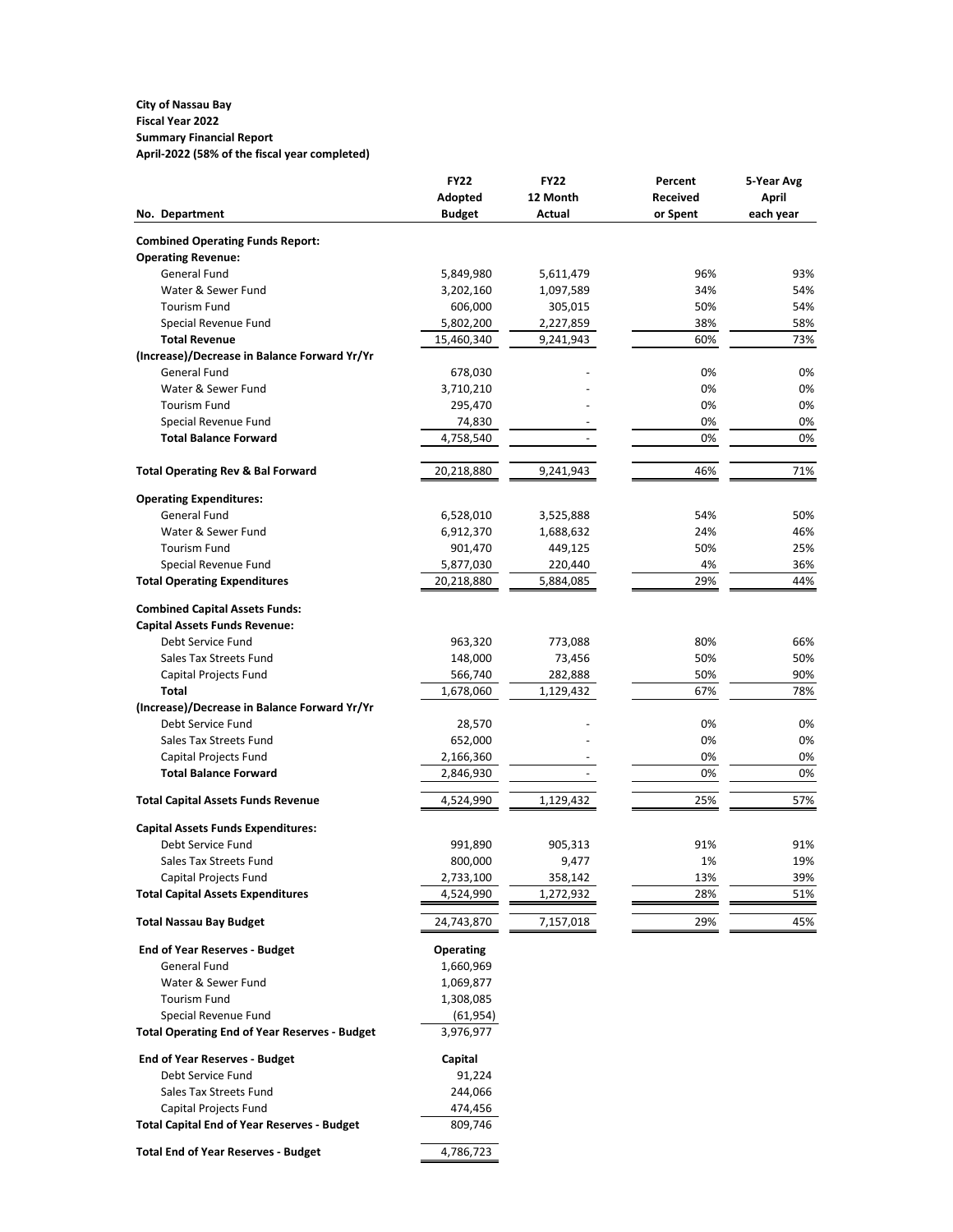# **April 30, 2022**

|                            | <b>TexPool Investments</b> |                                |    |                  |          |        |    |                    |    |                                  |  |  |  |
|----------------------------|----------------------------|--------------------------------|----|------------------|----------|--------|----|--------------------|----|----------------------------------|--|--|--|
| Fund                       |                            | <b>Investments</b><br>4/1/2022 |    | <b>Additions</b> | Interest |        |    | <b>Withdrawals</b> |    | <b>Investments</b><br>04/30/2022 |  |  |  |
| General Fund               | \$                         | 12,092.74                      | \$ |                  | \$       | 3.02   | \$ | ۰                  | \$ | 12,095.76                        |  |  |  |
| Water & Sewer Fund         | \$                         | 2,488,988.68                   | \$ |                  | \$       | 622.37 | \$ |                    | \$ | 2,489,611.05                     |  |  |  |
| Debt Service Fund          | \$                         | 4,726.53                       | \$ | ۰                | \$       | 1.17   | \$ | ۰                  | \$ | 4,727.70                         |  |  |  |
| Tourism Fund               | \$                         | 91.63                          | \$ | ٠                | \$       | ۰      | \$ | ۰                  | \$ | 91.63                            |  |  |  |
| Special Rev. & Grants      | \$                         | 2.64                           | \$ |                  | \$       |        | \$ |                    | \$ | 2.64                             |  |  |  |
| Capital Projects Fund      | \$                         | 102.51                         | \$ |                  | \$       |        | \$ |                    | \$ | 102.51                           |  |  |  |
| <b>Street Sales Tax</b>    | \$                         | 21.76                          | \$ |                  | \$       |        | \$ |                    | \$ | 21.76                            |  |  |  |
| Sub-Total                  | \$                         | 2,506,026.49                   | s  |                  | \$       | 626.56 | \$ |                    | \$ | 2,506,653.05                     |  |  |  |
| Nassau Bay Economic        |                            |                                |    |                  |          |        |    |                    |    |                                  |  |  |  |
| Development Corporation    | \$                         | 207,524.40                     | \$ | 26,022.18        | \$       | 55.78  | \$ | 4,738.40           | \$ | 228,863.96                       |  |  |  |
| TWDB 2020 Escrow           | \$                         | 131,940.62                     | \$ |                  | \$       | 33.04  | \$ |                    | \$ | 131,973.66                       |  |  |  |
| TIRZ Revenue - RDA Equity  | \$                         |                                | \$ |                  | \$       |        | \$ |                    | \$ |                                  |  |  |  |
| Sub-Total                  | \$                         | 339,465.02                     | \$ | 26,022.18        | \$       | 88.82  | \$ | 4,738.40           | S  | 360,837.62                       |  |  |  |
| <b>TexPool Grand Total</b> | \$                         | 2,845,491.51                   | \$ | 26,022.18        | \$       | 715.38 | \$ | 4,738.40           | \$ | 2,867,490.67                     |  |  |  |

Texpool's weighted average maturity (\*) was 26 days and the average interest rate was .3042%.

*(\*) TexPool WAM Days (2) To arrive at weighted average maturity, the maturity of floating rate and variable rate securities* 

 *was deemed to be the final maturity of such securities.*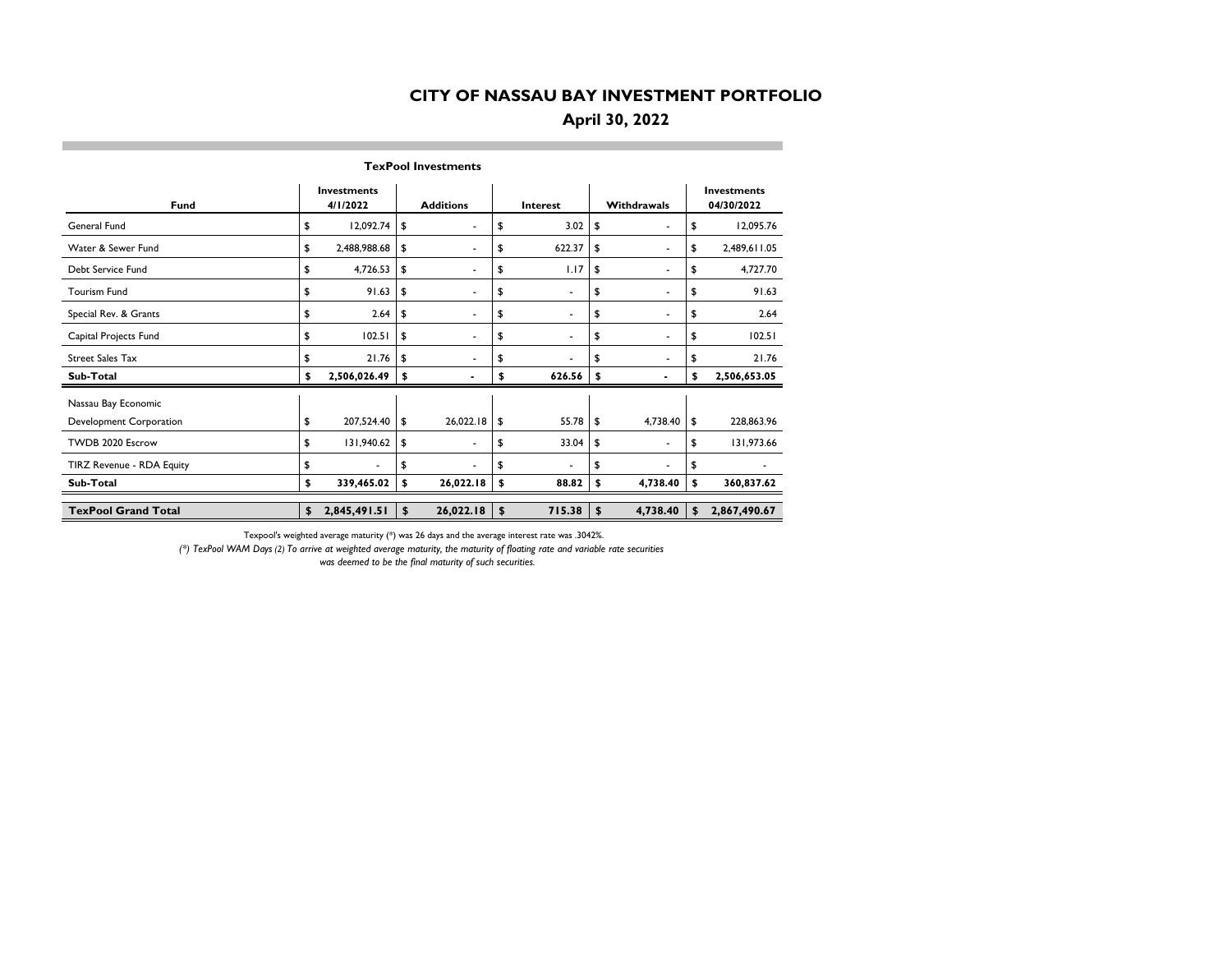**April 30, 2022**

|                           | <b>Logic Investments</b> |                                |    |                  |    |          |    |             |    |                                  |  |  |  |
|---------------------------|--------------------------|--------------------------------|----|------------------|----|----------|----|-------------|----|----------------------------------|--|--|--|
| Fund                      |                          | <b>Investments</b><br>4/1/2022 |    | <b>Additions</b> |    | Interest |    | Withdrawals |    | <b>Investments</b><br>04/30/2022 |  |  |  |
| General Fund              | \$                       | 285,865.41                     | \$ | 1,634,139.42     | \$ | 155.74   | \$ | ٠           | \$ | 1,920,160.57                     |  |  |  |
| Water & Sewer Fund        | \$                       | 2,214.10                       | \$ | ٠                | \$ | 0.77     | \$ | ٠           | \$ | 2.214.87                         |  |  |  |
| Debt Service Fund         | \$                       | 491.82                         | \$ |                  | \$ | 0.17     | \$ | ä,          | \$ | 491.99                           |  |  |  |
| <b>Tourism Fund</b>       | \$                       | 400,550.64                     | \$ | ٠                | \$ | 138.85   | \$ | ٠           | \$ | 400,689.49                       |  |  |  |
| Special Rev. & Grants     | \$                       | ٠                              | \$ | ٠                | \$ |          | \$ | ٠           | \$ |                                  |  |  |  |
| Capital Projects Fund     | \$                       | 2,442,984.54                   | \$ |                  | \$ | 842.21   | \$ | 134,139.42  | \$ | 2,309,687.33                     |  |  |  |
| <b>Street Sales Tax</b>   | \$                       | 78,423.78                      | \$ |                  | \$ | 27.18    | \$ |             | \$ | 78,450.96                        |  |  |  |
| Sub-Total                 | \$                       | 3,210,530.29                   | \$ | 1,634,139.42     | \$ | 1,164.92 | \$ | 134,139.42  | \$ | 4,711,695.21                     |  |  |  |
| Nassau Bay Economic       |                          |                                |    |                  |    |          |    |             |    |                                  |  |  |  |
| Development Corporation   | \$                       | ٠                              | \$ | ٠                | \$ | ٠        | \$ | ۰           | \$ |                                  |  |  |  |
| Nassau Bay Tax Increment  |                          |                                |    |                  |    |          |    |             |    |                                  |  |  |  |
| Reinvestment Zone No. I   | \$                       | ٠                              | \$ | ٠                | \$ | ٠        | \$ | ٠           | \$ |                                  |  |  |  |
| TIRZ Revenue - RDA Equity | \$                       | ٠                              | \$ | ٠                | \$ | ÷        | \$ | ä,          | \$ |                                  |  |  |  |
| Sub-Total                 | \$                       | $\blacksquare$                 | \$ | $\blacksquare$   | \$ | ٠        | \$ | ۰           | \$ |                                  |  |  |  |
| <b>Logic Grand Total</b>  | \$                       | 3,210,530.29                   | \$ | 1,634,139.42     | \$ | 1,164.92 | \$ | 134,139.42  | \$ | 4,711,695.21                     |  |  |  |
|                           |                          |                                |    |                  |    |          |    |             |    |                                  |  |  |  |

Logic's weighted average maturity (\*) was 32 days and the average interest rate was .4195%.

*(\*) Logic WAM Days To arrive at weighted average maturity, the maturity of floating rate and variable rate securities* 

 *was deemed to be the final maturity of such securities.*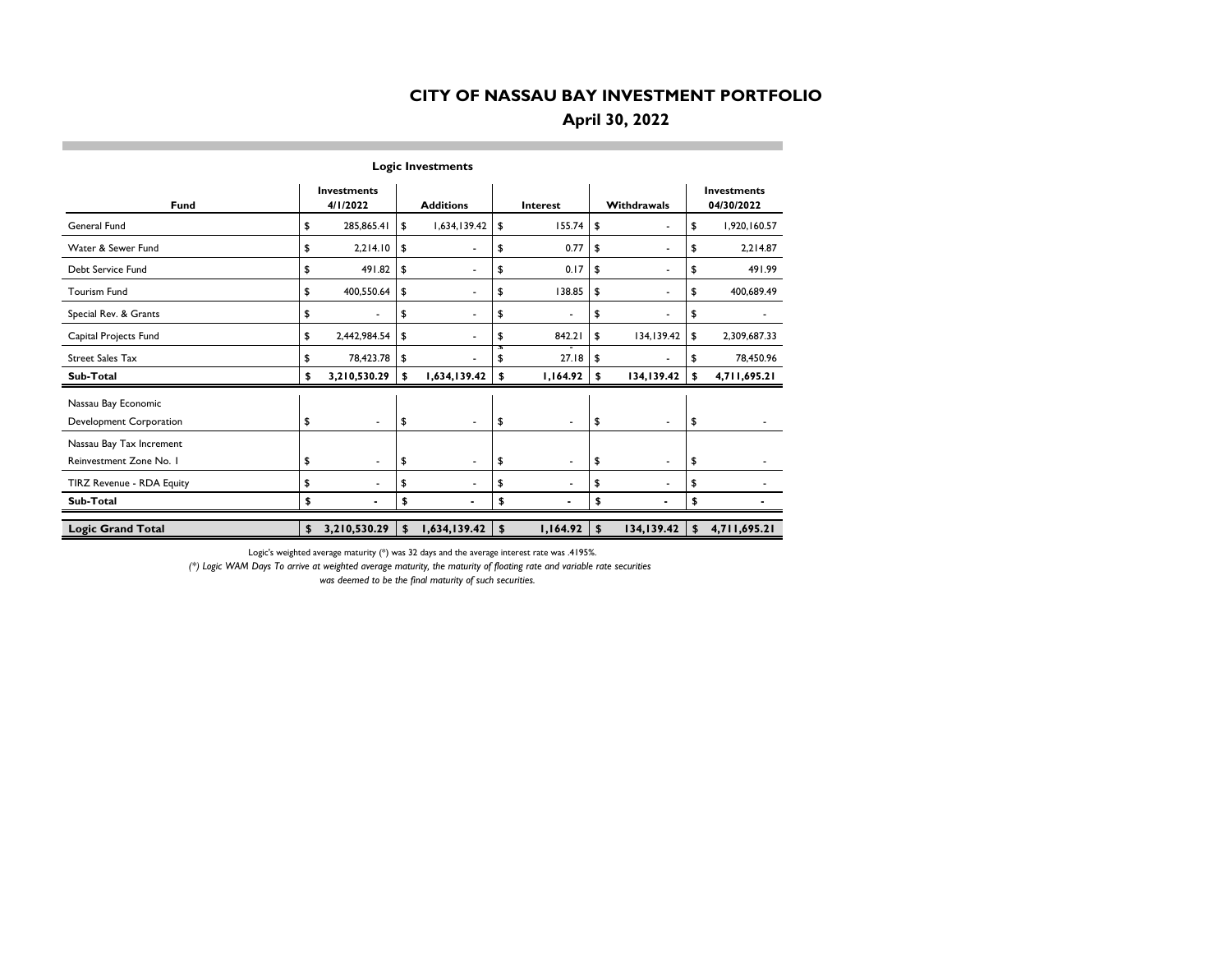# **April 30, 2022**

**Allegiance Bank - DDA & Grant**

DDA Minimum Balance - Qualifies the City for a 1.00 earnings credit on account analysis fees

| DDA                    | \$<br>400.000.00   |
|------------------------|--------------------|
| <b>Elevation Grant</b> | \$<br>2,003,525.65 |

#### **Allegiance Bank - MMA**

| Interest Rate 0.60%       |                                |                          |                  |                |          |                |    |              |    |                                  |  |  |  |
|---------------------------|--------------------------------|--------------------------|------------------|----------------|----------|----------------|----|--------------|----|----------------------------------|--|--|--|
| Fund                      | <b>Investments</b><br>4/1/2022 |                          | <b>Additions</b> |                | Interest |                |    | Withdrawals  |    | <b>Investments</b><br>04/30/2022 |  |  |  |
| General Fund              | \$                             | 3,319,781.87             | \$               | 336,705.89     | \$       | 1,467.71       | \$ | 2,054,149.42 | \$ | 1,603,806.05                     |  |  |  |
| Water & Sewer Fund        | \$                             | 1,854,865.20             | \$               | $\blacksquare$ | \$       | 899.49         | \$ | 308,914.38   | \$ | 1,546,850.31                     |  |  |  |
| Debt Service Fund         | \$                             | 84.84                    | \$               | ۰              | \$       | 0.04           | \$ | ٠            | \$ | 84.88                            |  |  |  |
| <b>Tourism Fund</b>       | \$                             | 339,086.53               | \$               | 43,336.83      | \$       | 169.36         | \$ | ۰            | \$ | 382,592.72                       |  |  |  |
| Special Rev. & Grants     | \$                             | 30.44                    | \$               | ÷.             | \$       | 0.02           | \$ | ۰            | \$ | 30.46                            |  |  |  |
| Capital Projects Fund     | \$                             | 113,332.26               | \$               | 134,139.42     | \$       | 55.89          | \$ | 134,139.42   | \$ | 113,388.15                       |  |  |  |
| <b>Street Sales Tax</b>   | \$                             | 877,373.66               | \$               | 13,011.08      | \$       | 433.32         | \$ |              | \$ | 890,818.06                       |  |  |  |
| Sub-Total                 | \$                             | 6,504,554.80             | \$               | 527,193.22     | \$       | 3,025.83       | \$ | 2,497,203.22 | \$ | 4,537,570.63                     |  |  |  |
| Nassau Bay Economic       |                                |                          |                  |                |          |                |    |              |    |                                  |  |  |  |
| Development Corporation   | \$                             | $\blacksquare$           | \$               | ٠              | \$       | ٠              | \$ | ٠            | \$ |                                  |  |  |  |
| Nassau Bay Tax Increment  |                                |                          |                  |                |          |                |    |              |    |                                  |  |  |  |
| Reinvestment Zone No. I   | \$                             | $\overline{\phantom{a}}$ | \$               | $\blacksquare$ | \$       | ٠              | \$ | ٠            | \$ |                                  |  |  |  |
| TIRZ Revenue - RDA Equity | \$                             |                          | \$               | ۰              | \$       | ٠              | \$ |              | \$ |                                  |  |  |  |
| Sub-Total                 | \$                             | $\blacksquare$           | \$               |                | \$       | $\blacksquare$ | \$ |              | \$ |                                  |  |  |  |
| <b>MMA Grand Total</b>    | \$                             | 6,504,554.80             | \$               | 527,193.22     | \$       | 3,025.83       | \$ | 2,497,203.22 | \$ | 4,537,570.63                     |  |  |  |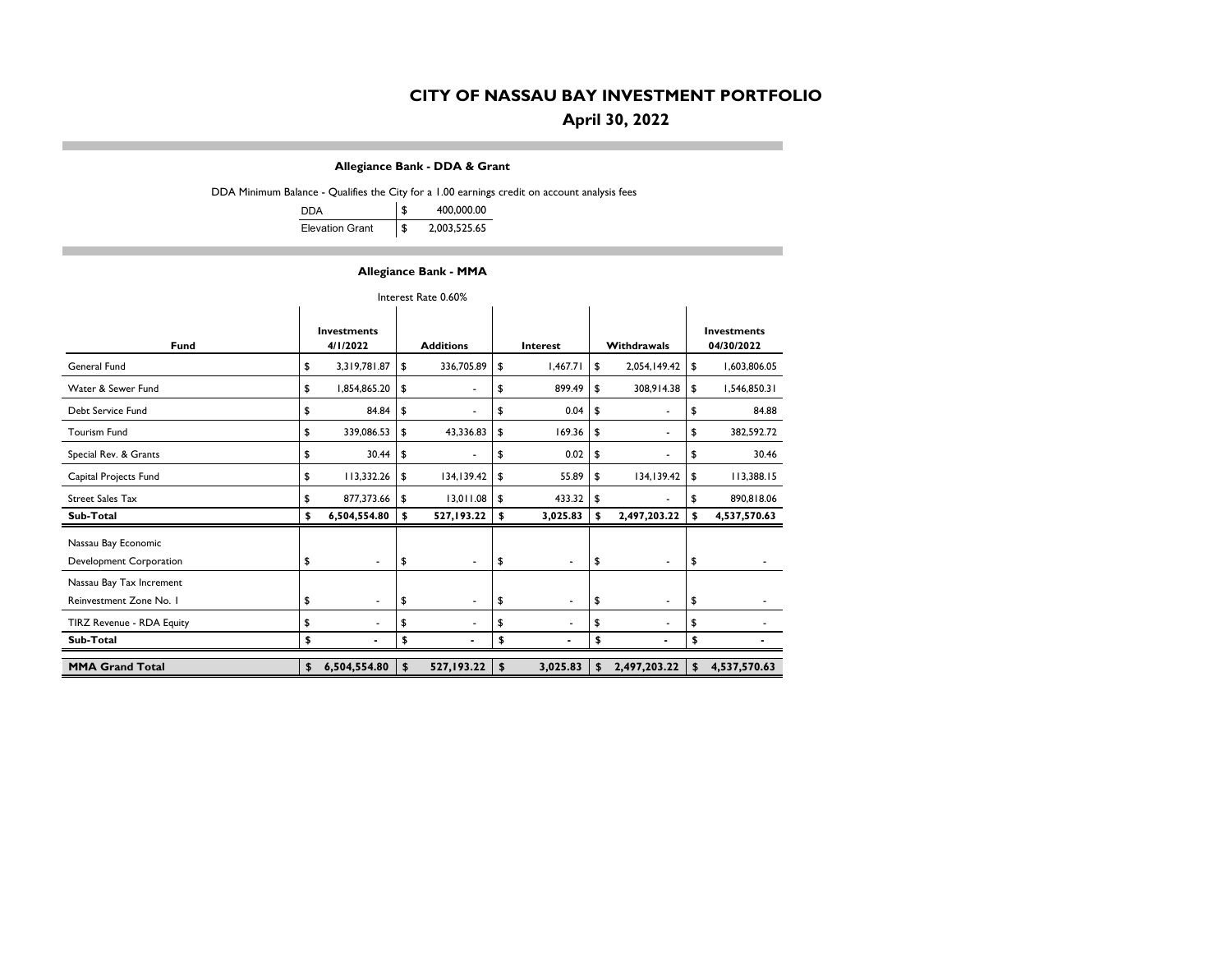# **April 30, 2022**

#### **Allegiance Bank - Int. Bearing Sweep Acct.**

|                           | Sweep Account to collect all excess over \$400,000 minimum in DDA |                                 |    |                |    |                    |  |  |  |  |  |  |  |  |
|---------------------------|-------------------------------------------------------------------|---------------------------------|----|----------------|----|--------------------|--|--|--|--|--|--|--|--|
|                           |                                                                   | <b>Weighted Average</b>         | \$ | 222,234.04     |    |                    |  |  |  |  |  |  |  |  |
|                           |                                                                   | Ending Balance as of 04/30/2022 | \$ | 408,241.77     |    |                    |  |  |  |  |  |  |  |  |
|                           |                                                                   | Interest Rate                   |    | 0.20%          |    |                    |  |  |  |  |  |  |  |  |
|                           |                                                                   | Interest Earned                 | \$ | 36.53          |    |                    |  |  |  |  |  |  |  |  |
|                           |                                                                   |                                 |    |                |    |                    |  |  |  |  |  |  |  |  |
|                           |                                                                   | <b>Investments</b>              |    |                |    | <b>Investments</b> |  |  |  |  |  |  |  |  |
| Fund                      |                                                                   | 4/1/2022                        |    | Interest       |    | 04/30/2022         |  |  |  |  |  |  |  |  |
| General Fund              | \$                                                                | ä,                              | \$ |                | \$ |                    |  |  |  |  |  |  |  |  |
| Water & Sewer Fund        | \$                                                                | ٠                               | \$ | ٠              | \$ |                    |  |  |  |  |  |  |  |  |
| Debt Service Fund         | \$                                                                |                                 | \$ |                | \$ |                    |  |  |  |  |  |  |  |  |
| <b>Tourism Fund</b>       | \$                                                                | 111,709.46                      | \$ | 36.53          | \$ | 408,241.77         |  |  |  |  |  |  |  |  |
| Special Rev. & Grants     | \$                                                                | $\overline{\phantom{m}}$        | \$ | ٠              | \$ |                    |  |  |  |  |  |  |  |  |
| Capital Projects Fund     | \$                                                                |                                 | \$ |                | \$ |                    |  |  |  |  |  |  |  |  |
| <b>Street Sales Tax</b>   | \$                                                                |                                 | \$ |                | \$ |                    |  |  |  |  |  |  |  |  |
| Sub-Total                 | \$                                                                | 111,709.46                      | \$ | 36.53          | \$ | 408,241.77         |  |  |  |  |  |  |  |  |
| Nassau Bay Economic       |                                                                   |                                 |    |                |    |                    |  |  |  |  |  |  |  |  |
| Development Corporation   | \$                                                                |                                 | \$ |                | \$ |                    |  |  |  |  |  |  |  |  |
| Nassau Bay Tax Increment  |                                                                   |                                 |    |                |    |                    |  |  |  |  |  |  |  |  |
| Reinvestment Zone No. I   | \$                                                                | ٠                               | \$ | ٠              | \$ |                    |  |  |  |  |  |  |  |  |
| TIRZ Revenue - RDA Equity | \$                                                                |                                 | \$ |                | \$ |                    |  |  |  |  |  |  |  |  |
| Sub-Total                 | \$                                                                | $\blacksquare$                  | \$ | $\blacksquare$ | \$ |                    |  |  |  |  |  |  |  |  |
| <b>Sweep Grand Total</b>  | \$                                                                | 111,709.46                      | \$ | 36.53          | \$ | 408,241.77         |  |  |  |  |  |  |  |  |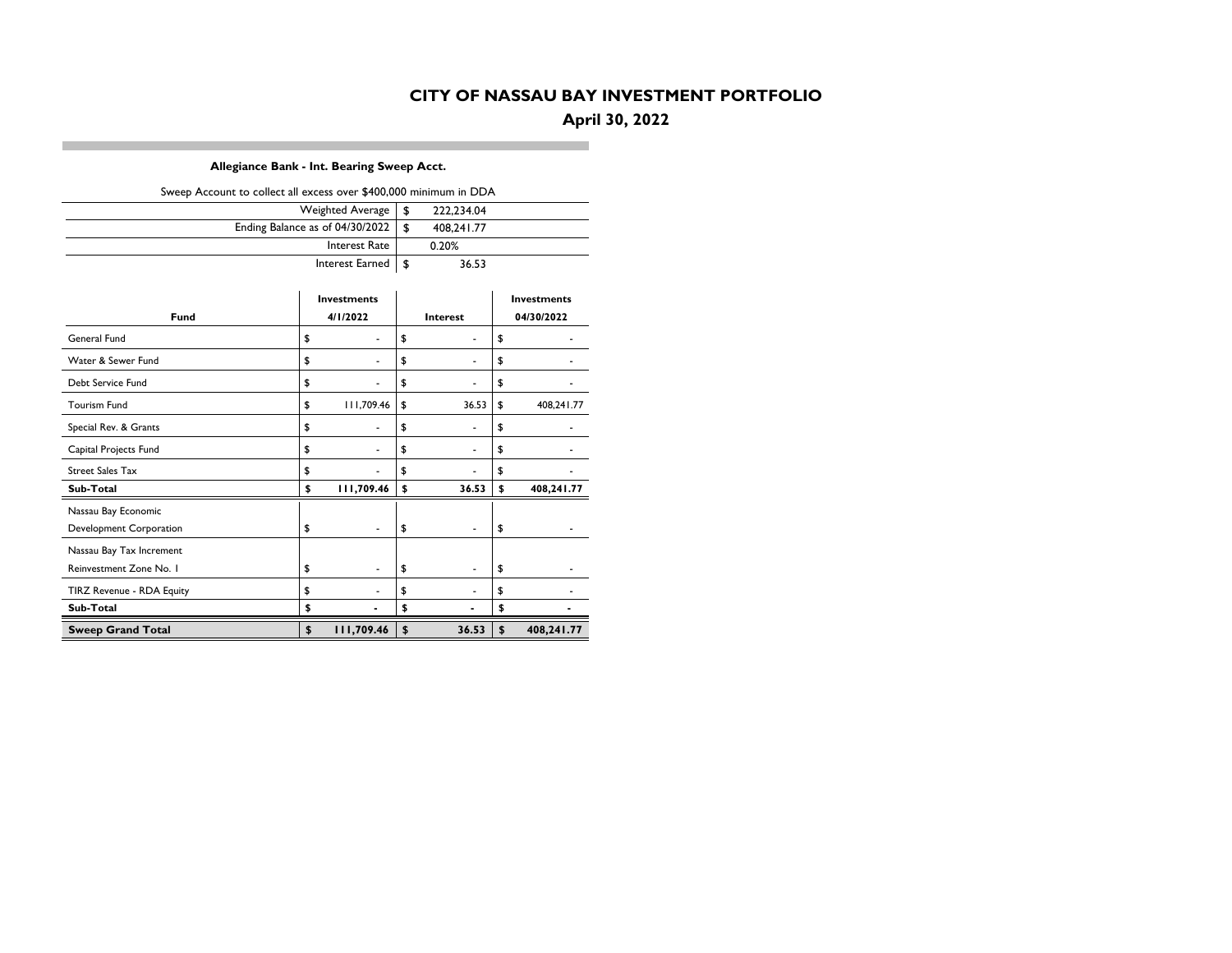# **April 30, 2022**

|                                  |                         |                          | <b>U.S Treasury Securities</b> |      |                 |                          |                          |                           |
|----------------------------------|-------------------------|--------------------------|--------------------------------|------|-----------------|--------------------------|--------------------------|---------------------------|
|                                  |                         | General Fund \$          | 197,845.20                     |      |                 |                          |                          |                           |
|                                  |                         | Tourism Fund \$          | 200,896.35                     |      |                 |                          |                          |                           |
|                                  |                         | Fed. Gov. Oblig. Fd \$   | 125.00                         |      |                 |                          |                          |                           |
|                                  |                         | Total Investments \$     | 398,866.55                     |      |                 |                          |                          |                           |
|                                  | Investments<br>4/1/2022 | <b>Additions</b>         | Interest                       |      | <b>Discount</b> | Premium                  | Withdrawals              | Investments<br>04/30/2022 |
| T-Note 3yr .125% (General Fd.)   | 197,824.49 \$           |                          | 20.71                          | - \$ |                 |                          | $\overline{\phantom{a}}$ | 197,845.20                |
| T-Note 3yr 1% (Tourism Fd.)      | $200,731.51$ \\$        | $\overline{\phantom{a}}$ | $164.84$ \ \$                  |      | $\blacksquare$  | $\overline{\phantom{a}}$ | $\overline{\phantom{a}}$ | 200,896.35                |
| <b>Total Treasury Securities</b> | $398,556.00$   \$       |                          | 185.55                         |      | $\blacksquare$  | ۰.                       | ٠                        | 398,741.55                |

**COL**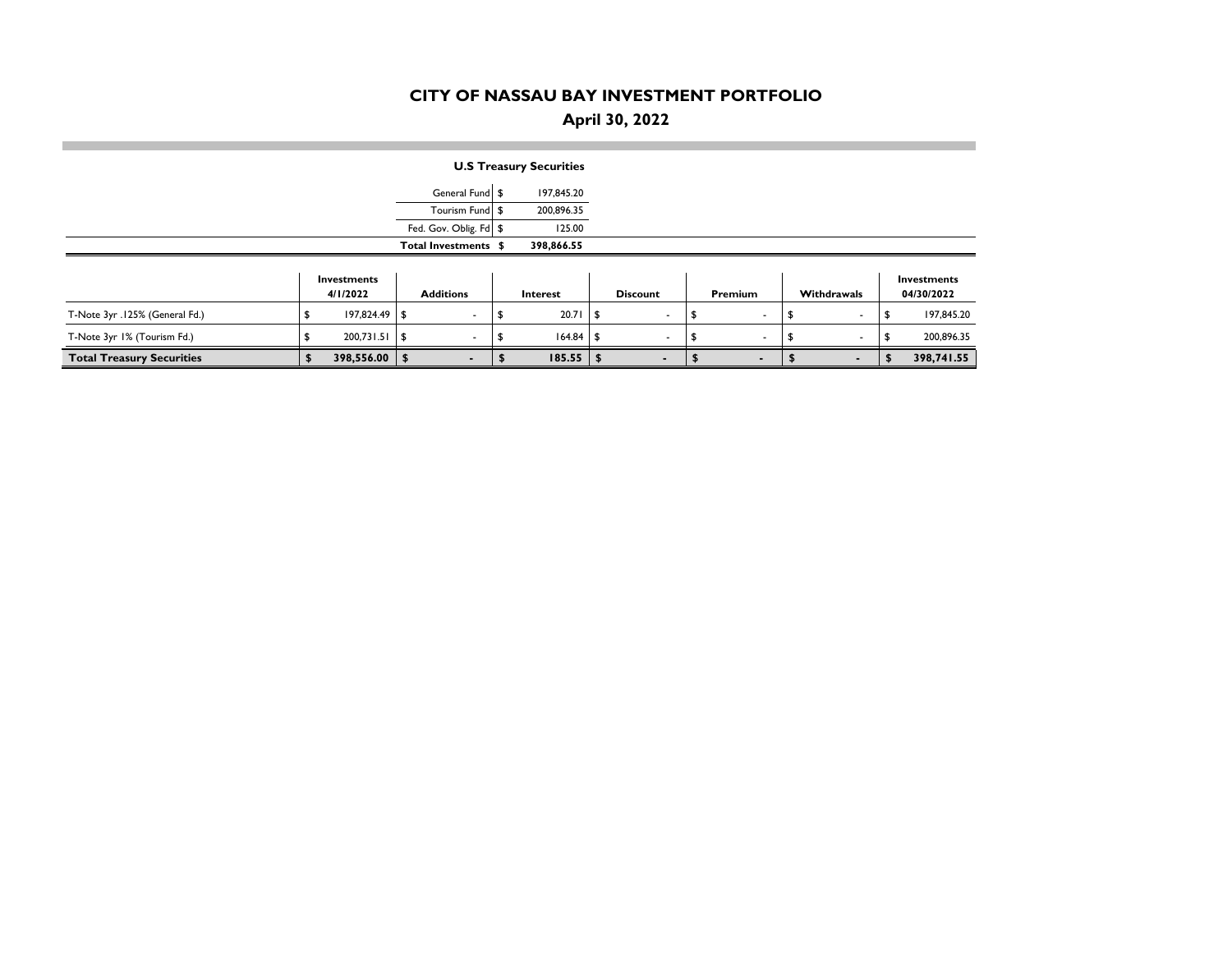# **April 30, 2022**

|                                                  |         |               |                                |            | <b>Certificates of Deposit</b>  |                  |              |             |               |                                  |
|--------------------------------------------------|---------|---------------|--------------------------------|------------|---------------------------------|------------------|--------------|-------------|---------------|----------------------------------|
|                                                  |         |               |                                |            | General Fund \$                 | 947,672.04       |              |             |               |                                  |
|                                                  |         |               |                                |            | <b>Tourism Fund</b>             | \$<br>248,273.49 |              |             |               |                                  |
|                                                  |         |               |                                |            | Fed. Gov. Oblig. Fd \$          | 1.550.90         |              |             |               |                                  |
|                                                  |         |               |                                |            | Total Investments \$            | 1,197,496.43     |              |             |               |                                  |
|                                                  |         |               | <b>Investments</b><br>4/1/2022 |            | <b>Additions</b>                | Interest         |              | Withdrawals |               | <b>Investments</b><br>04/30/2022 |
| Luana Savings Bank CD 3yr 0.40% (Gen. Fd.)       |         |               | \$<br>249,354.74               | \$         | ä,                              | \$<br>81.86      | \$           |             | \$            | 249,436.60                       |
| 1st Financial Bank USA CD 1.5yr 0.10% (Gen. Fd.) |         |               | \$<br>249,007.50               | \$         | ٠                               | \$<br>20.47      | \$           | 21.15       | \$            | 249,006.82                       |
| Goldman Sachs Bank CD 2yr 0.20% (Gen Fd.)        |         |               | \$<br>249,040.94               | \$         |                                 | \$<br>40.93      | \$           | 42.30       | \$            | 249,039.57                       |
| Safra National Bank CD Iyr 0.30% (Gen Fd.)       |         |               | \$<br>200, 139.73              | \$         |                                 | \$<br>49.32      | \$           |             | \$            | 200, 189.05                      |
| BMW Bank CD 2.5yr 0.25% (Tourism Fd.)            |         |               | \$<br>248,222.53               | \$         | ٠                               | \$<br>50.96      | \$           |             | \$            | 248,273.49                       |
| <b>Total CD Investments</b>                      |         |               | \$<br>1,195,765.44             | \$         | ٠                               | \$<br>243.54     | $\mathbf{s}$ | 63.45       | <sup>\$</sup> | 1,195,945.53                     |
|                                                  |         |               |                                |            | <b>CD Maturities By Quarter</b> |                  |              |             |               |                                  |
|                                                  |         |               |                                |            |                                 |                  |              |             |               |                                  |
|                                                  | ■ Safra | 1st Financial | <b>■</b> Luana                 | <b>BMW</b> | Goldman                         |                  |              |             |               |                                  |
| 600,000.00                                       |         |               |                                |            |                                 |                  |              |             |               |                                  |
| 500,000.00                                       |         |               |                                |            |                                 |                  |              |             |               |                                  |
|                                                  |         |               |                                |            |                                 |                  |              |             |               |                                  |
| 400,000.00                                       |         |               |                                |            |                                 |                  |              |             |               |                                  |
| 300,000.00                                       |         |               |                                |            |                                 |                  |              |             |               |                                  |
| 200,000.00                                       |         |               |                                |            |                                 |                  |              |             |               |                                  |
| 100,000.00                                       |         |               |                                |            |                                 |                  |              |             |               |                                  |

m.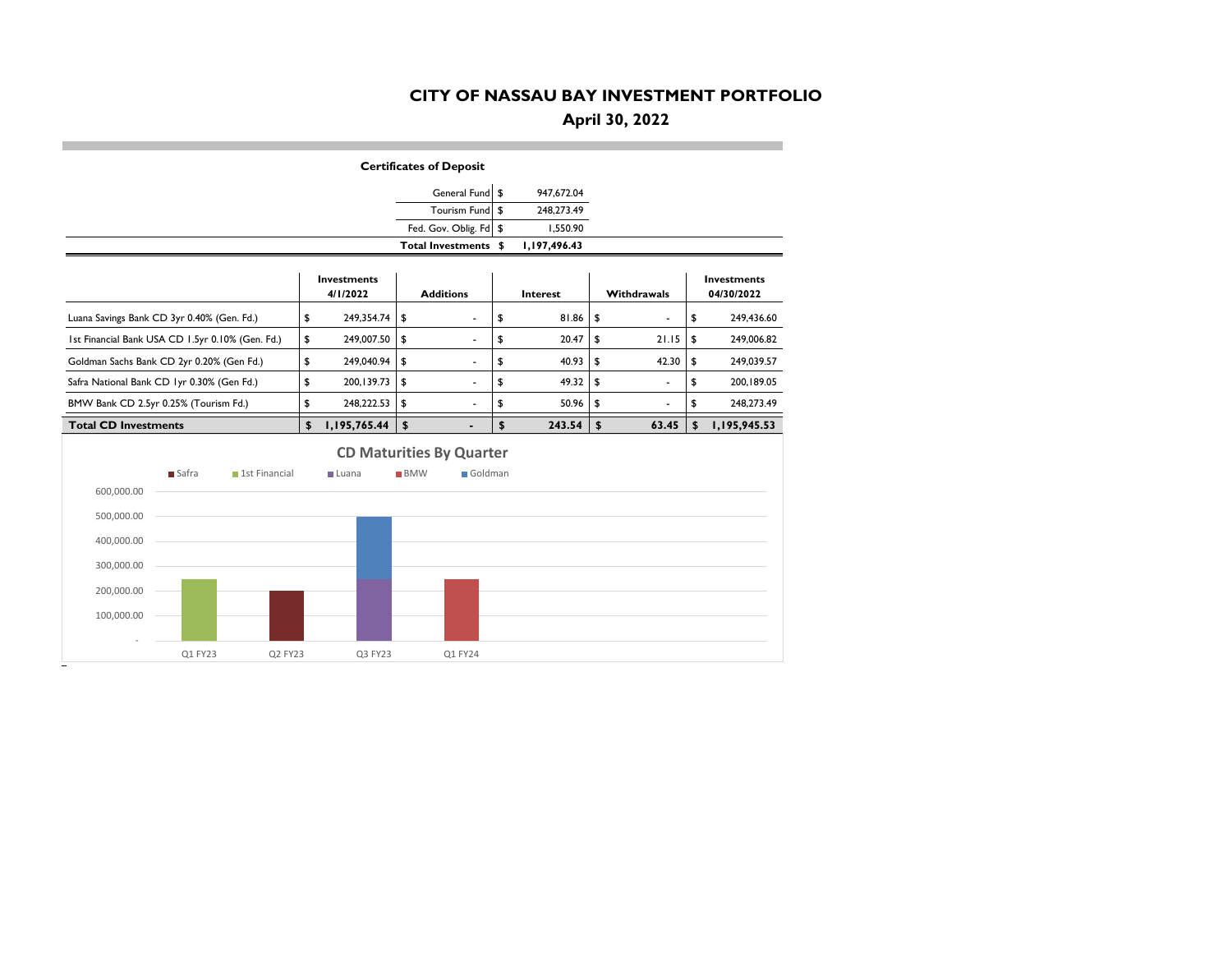# **April 30, 2022**

**Economic Development Corporation**

**COL** 

|                                              | Investments<br>4/1/2022 |     | <b>Additions</b> | Interest     | <b>Withdrawals</b> | Investments<br>04/30/2022 |
|----------------------------------------------|-------------------------|-----|------------------|--------------|--------------------|---------------------------|
| Texpool - EDC - Int. Rate 0.3042%            | 207.524.40 \$           |     | $26.022.18$ \$   |              | $4.738.40$ \ \$    | 228.863.96                |
| TCB - EDC BizReward Checking                 | 20,402.61               | 1 S | ۰.               | ٠.           | ٠                  | 20.402.61                 |
| TCB - EDC BizReward Savings - Int. Rate .20% | 244.644.69 \$           |     | ۰.               | $38.88$ \ \$ |                    | 244.683.57                |
| <b>Total EDC Investments</b>                 | 472.571.70              |     | 26,022.18        | 94.66        | 4.738.40           | 493,950.14                |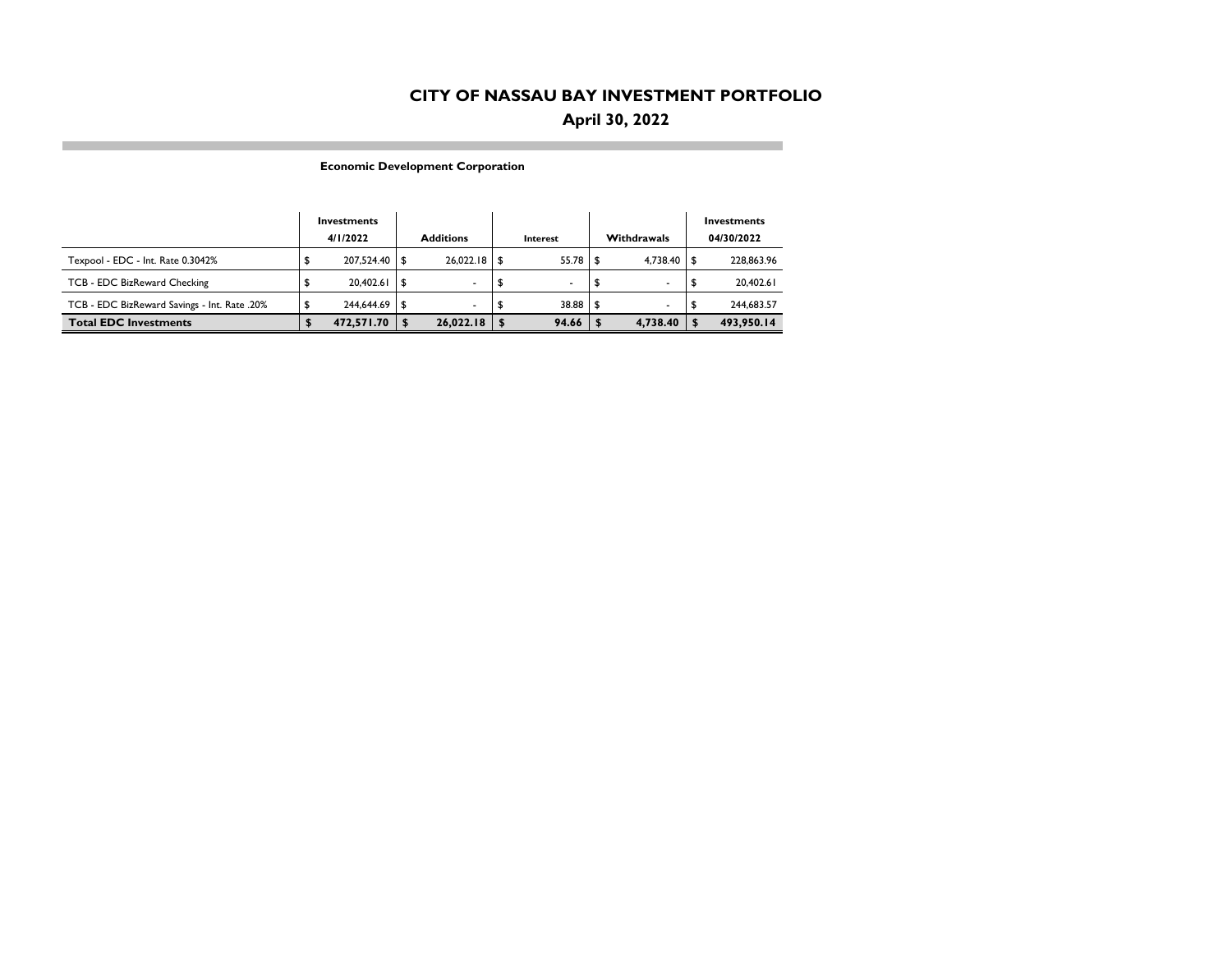# **April 30, 2022**

**Nassau Bay Redevelopment Authority**

п

|                                              |          | Investments  |                  |                          |          |        |             |                          | Investments |
|----------------------------------------------|----------|--------------|------------------|--------------------------|----------|--------|-------------|--------------------------|-------------|
|                                              | 4/1/2022 |              | <b>Additions</b> |                          | Interest |        | Withdrawals |                          | 04/30/2022  |
| Logic - RDA - Int. Rate .4195%               |          | 75.749.03    | l Si             |                          |          | 26.12  | - \$        | ۰                        | 75,775.15   |
| TCB - CD 3yr 1.85%                           |          | 165,066.21   | \$               | $\overline{\phantom{a}}$ |          | 250.52 | \$          |                          | 165,316.73  |
| TCB - RDA BizReward Checking                 |          | 20,403.50 \$ |                  | $\sim$                   |          |        |             | $\overline{\phantom{a}}$ | 20,403.50   |
| TCB - RDA BizReward Savings - Int. Rate .20% |          | 143.965.65   | l \$             |                          |          | 22.88  | \$          |                          | 143.988.53  |
| <b>Total RDA Investments</b>                 |          | 405,184.39   |                  |                          |          | 299.52 | - 5         |                          | 405,483.91  |